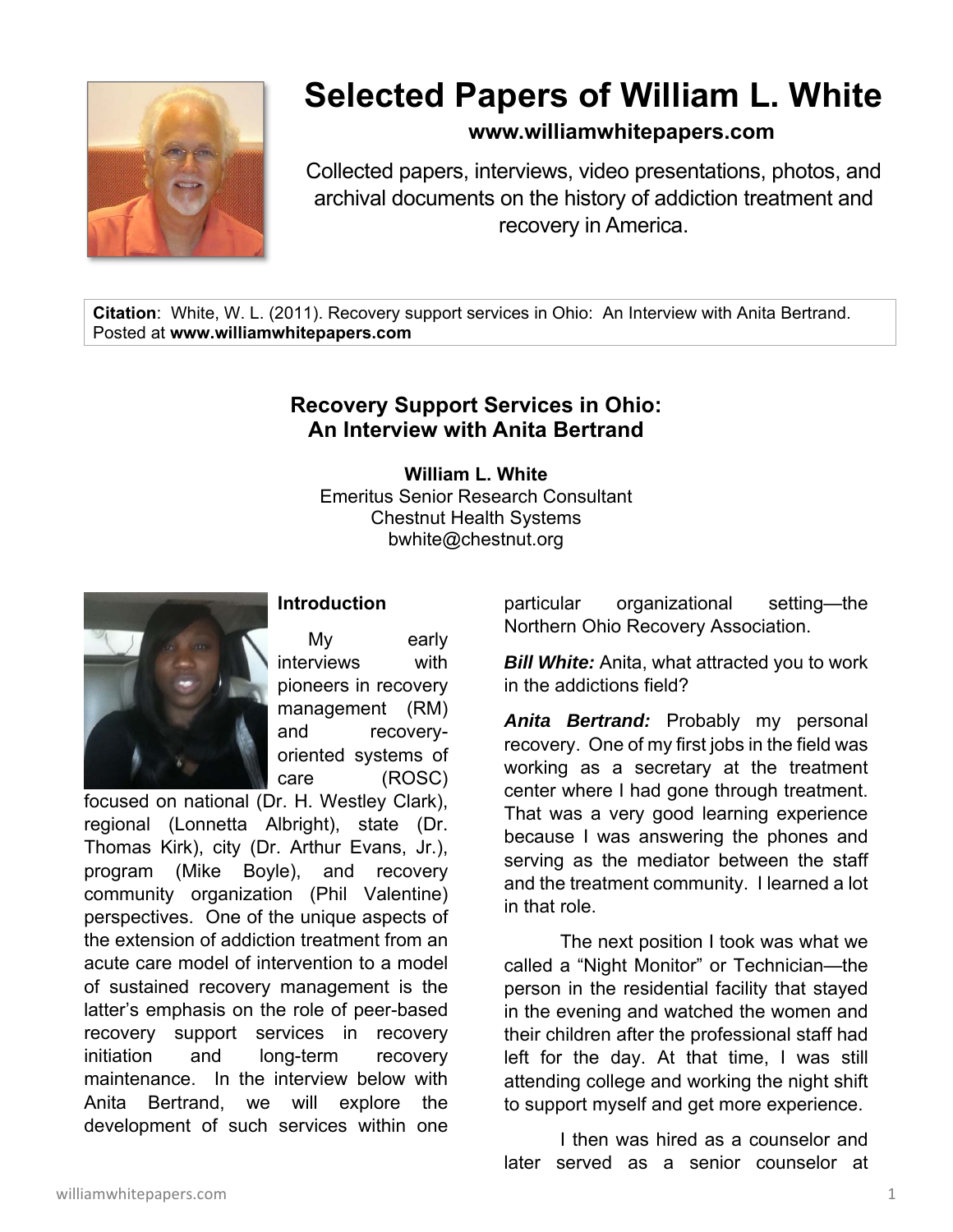different agencies before working for the local SSA, which is our local alcohol and drug board. My role there was as a Program Planner. I was responsible for grants management and technical assistance for 23 agencies. I worked with the executive directors to assure compliance with the state regulations governing addiction treatment.

 From there, I went to an agency called Compass House in Loraine as an Executive Director in 2001, and it was through my work at Compass that I ended up birthing the Northern Ohio Recovery Association (NORA). NORA was spun off Compass as its own 501c(3) with a focus on peer-driven services and linking those services to treatment providers in three counties.

NORA began with the support of funding from the Center for Substance Abuse Treatment's (CSAT's) Recovery Community Services Program (RCSP) in 2004, and that initial funding carried us through 2008.

*Bill White:* Could you describe for our readers what the Northern Ohio Recovery Association is and the scope of its activities?

*Anita Bertrand:* We originally started with the peer-driven grant in Akron, Ohio; Cleveland, Ohio; and Loraine, Ohio. The goal was to develop a recovery resource center in each of these communities. We train volunteers to provide various peer recovery support services, including recovery mentoring and helping lead local support groups—mostly specialty groups such as a male support group for men with anger, a female support group for women who have experienced domestic violence, and a parenting support group. We host recovery-focused conferences for treatment providers, the recovery community, and the criminal justice system where we provide education on the value of peer recovery support services. More recently, we received a treatment license. We started with the youth and then later went on to work with women and children in Cleveland and then started an adult treatment group in Lorraine. The recovery supports are the foundation of all that we do.

*Bill White:* That's interesting. Treatment programs are now adding peer services, but with NORA, you began with peer services and then added treatment services.

*Anita Bertrand:* That's true. And there was tension early on from treatment agencies worried we were going to go after their money. So they were a little standoffish. It was not our intent to get into treatment services, but we did this in areas where there were needs that were not being addressed with existing resources.

**Bill White:** Could you describe the range of recovery support services that you provide in the different communities you serve?

*Anita Bertrand:* We provide four types of recovery support services: emotional support, information support, instrumental support, and affiliational support. Many of these are delivered through a recovery mentor—a role that differs significantly from the traditional 12-step sponsor.

*Bill White:* How many staff and volunteers do you have involved in the recovery support services?

*Anita Bertrand:* Agency-wide, we have about 40 staff—35 are full-time and 5 are part-time. We train about 100 volunteers a year—500 since we started. We have a core of 25 who are the most active, and we also have interns who work with us.

*Bill White:* Describe how you use the volunteers.

*Anita Bertrand:* Well, we just had a recovery month event, and this year, we did the motorcycle ride for recovery. We used the volunteers to help market the event, sell raffle tickets, hang banners, set up tables for the picnic, and do anything else that was needed to make the event go smoothly.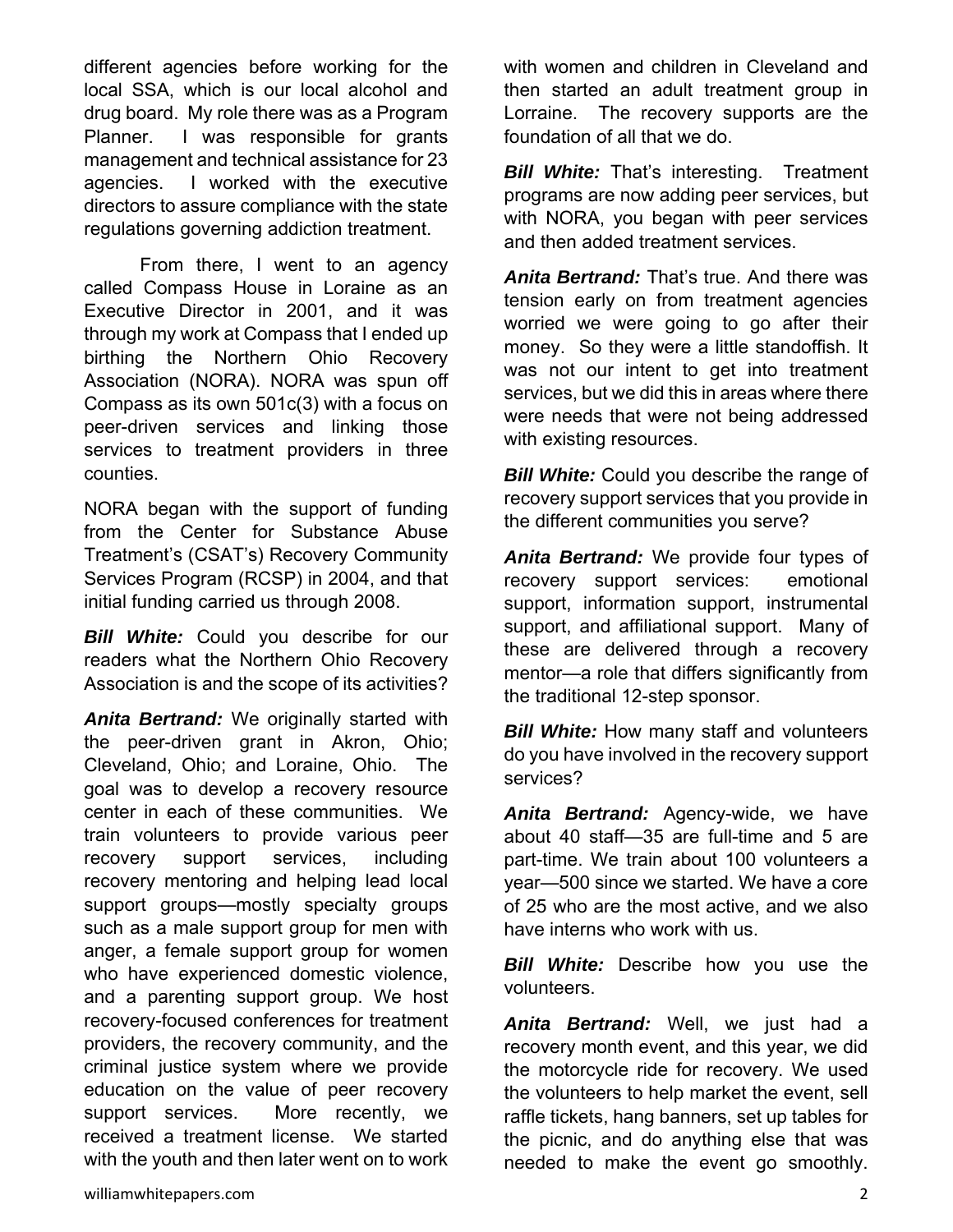Normally, we have a big recovery month banquet dinner where we honor our local recovery advocates, and the volunteers help us plan and host the dinner. It's truly grassroots. The volunteers serve on the committees that put everything together, from who will get the awards to what will be served for dinner.

*Bill White:* How did NORA come to be involved in recovery housing?

*Anita Bertrand:* Well, it surfaced very early as an unmet need that went back to when I was getting clean. We put them in these confined treatment programs, we send them home, and we tell them to go to 12-step meetings. For too many, that just isn't enough. What is needed is greater continuity of care as people leave treatment and transition to their home environments, and some need a recovery-focused environment and supports to make that transition. We got involved in sober housing because there just wasn't enough to meet the need. And we had a lot of women and men who were coming from prison, and we were putting them back in harm's way. The sober house came about as a way to give people an opportunity to be in an environment where they weren't being tempted to use on a daily basis. We needed a safe haven.

 The first house we opened was in Loraine, and then we opened up a facility for the women here in Cleveland. One of the things that I was adamant about was we were not going to contribute to homelessness by sending people back out into the community without housing and without the necessary skills and tools to make it. We did not want to treat people with a fixed number of days and then abandon them. We needed to prepare them and the community. We thought of this as BRIDGES (Building Recovery into Diverse Globally Effective Systems). This was not just a bridge from treatment to home; it was a

bridge between the streets to recovery and building bridges between all the systems that could make that possible.

 As a result, we added whatever support elements that were missing so we could treat a person holistically. We started with the housing and treatment services and then began looking at such issues as domestic violence, the need for job skills and daycare needs. Addiction is so complex, and there are many life areas that need work through the course of recovery. Housing was a big one in our area.

*Bill White:* What recovery advocacy activities are you involved in through NORA?

*Anita Bertrand:* I am an advocate at heart. I believe that the larger community needs to understand that recovery is a reality in the lives of many local citizens. I've been sober for 21 years, and people like me are working, paying taxes, and trying to make the world a better place to live for all of us. We try to challenge how the media too often portrays addiction without telling the recovery story. Our job is to instill hope in people, and you do that by making recovery visible. We do this by asking people in recovery to do literature drops, write letters, speak to local groups, and participate in local recovery celebration events. We try to stay in regular touch with our recovery constituents to let them know what is going on and how they can make a difference.

*Bill White:* How would you describe sort of the state of recovery advocacy and recovery support services today compared to when NORA began in 2004?

*Anita Bertrand:* That's an interesting but tough question. A great movement rose when the recovery support services were initially funded. There was a lot of energy and a lot of momentum. We still have that, but its intensity ebbs from time to time.

 We were able to take a small amount of funding and use it to help mobilize local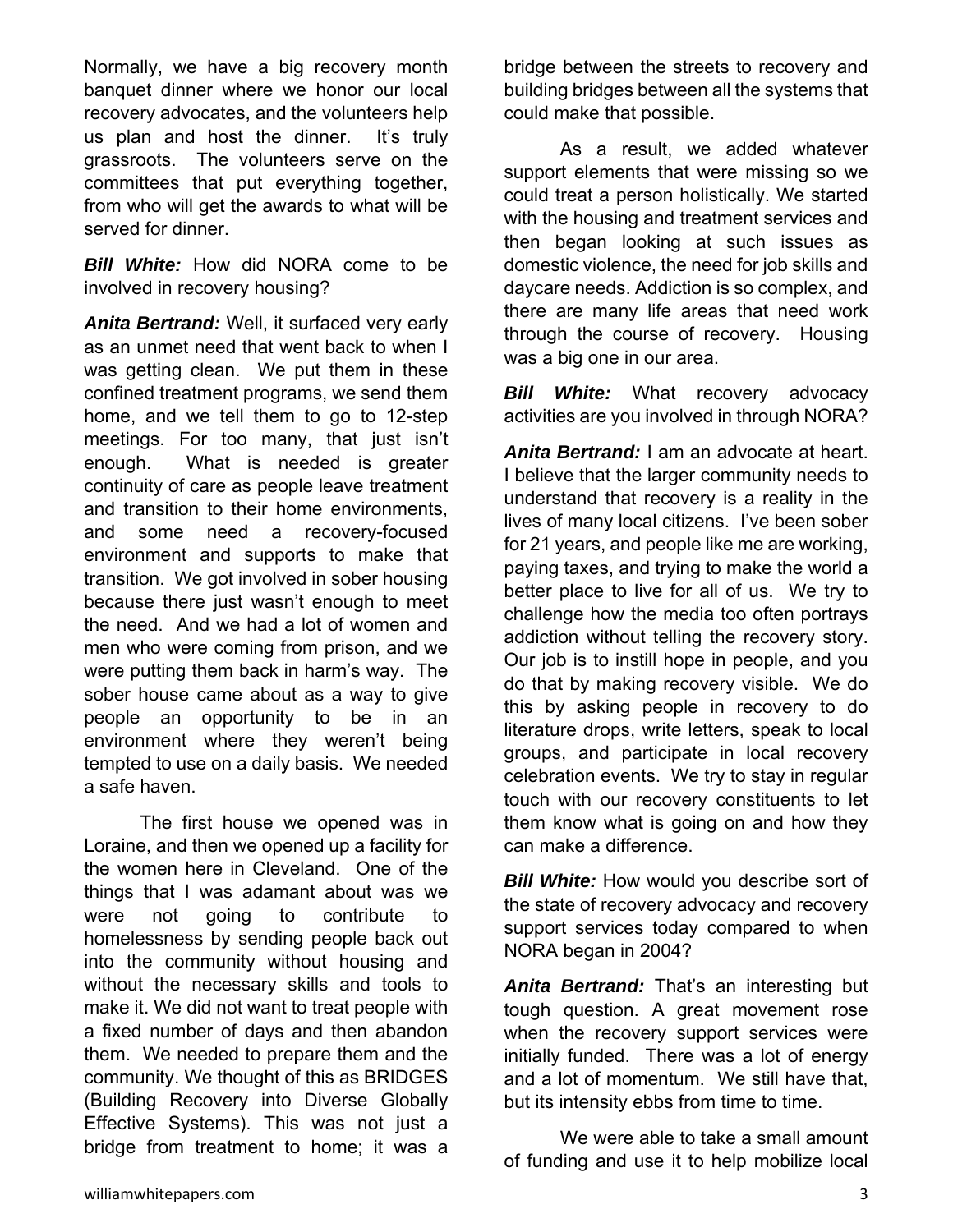recovery communities in new ways through the work of our staff and volunteers. We've found ways to validate, encourage, and reward people for the support they provide to others seeking recovery. And we've developed stronger recovery leaders. You know it takes a special leader to understand things from the local all the way up to the national level. I'm very proud of how we've taken people who were leaders in the community and supported them in that role and also helped them to see their work within the larger recovery advocacy and support movement. We've achieved a lot locally, but I'm also proud of our efforts to support the work that's going on in Washington through Faces and Voices of Recovery and some of the other groups. We've achieved a lot over the past five years.

*Bill White:* How supportive has your state agency been in funding recovery support services?

*Anita Bertrand:* I think the state has struggled through changes in leadership at multiple levels. Each new Governor appoints a new Ohio Department of Alcohol and Drug Addiction Services (ODADAS) Director, and as the leadership changes, so do priorities. One set of leaders gets ROSC and peer services, and the next may or may not. And where there has been support for peer services in the mental health arena, we have not had that same level of support within the addictions area. You may have people in a certain department who really get what these services are all about, but others do not. I think there is concern and interest, but is it a priority? I just don't think so. We've seen more community resource centers and consumer-driven supports on the mental health side than in the addictions service arena.

*Bill White:* Earlier, you referenced some strain in the relationship with treatment providers when NORA began. I'd like you to

elaborate on that and share how that relationship has evolved over the years.

*Anita Bertrand:* The tension was understandable. We were an organization that just sort of popped up out of nowhere. The treatment agencies had to figure out who and what NORA was. We were going to treatment providers and offering recovery mentor services to women and children and also offering to help with other recovery support needs. In Cuyahoga County where my office is located, you've got 50 treatment providers eligible to receive access to these mentors. You may have initially had three who fully understood recovery support services and who fully utilized those services. But what happened was that the community—people in 12-step programs came to embrace our work, and then many treatment providers followed. Of the three counties that I was first working with, one fully embraced what we were doing and developed a committee to pursue the larger goal of developing a recovery-oriented system of care. We've come a long way from that early resistance and early support.

*Bill White:* If you look at Ohio as a whole, what percentage of counties do you feel have grasped this recovery support concept?

*Anita Bertrand:* Well, there are 88 counties in the state. I would say maybe 5 or 6 are making great progress introducing peer recovery support services. I don't want to underestimate that, but this is my best assessment of the present state of affairs.

*Bill White:* What is your vision for the development of recovery support services over the next decade?

*Anita Bertrand:* I hope these services will be recognized as legitimate supports by the larger public entity treatment providers and that there will be more alcohol and other drug consumer-driven organizations. I hope peer recovery supports will be seen as a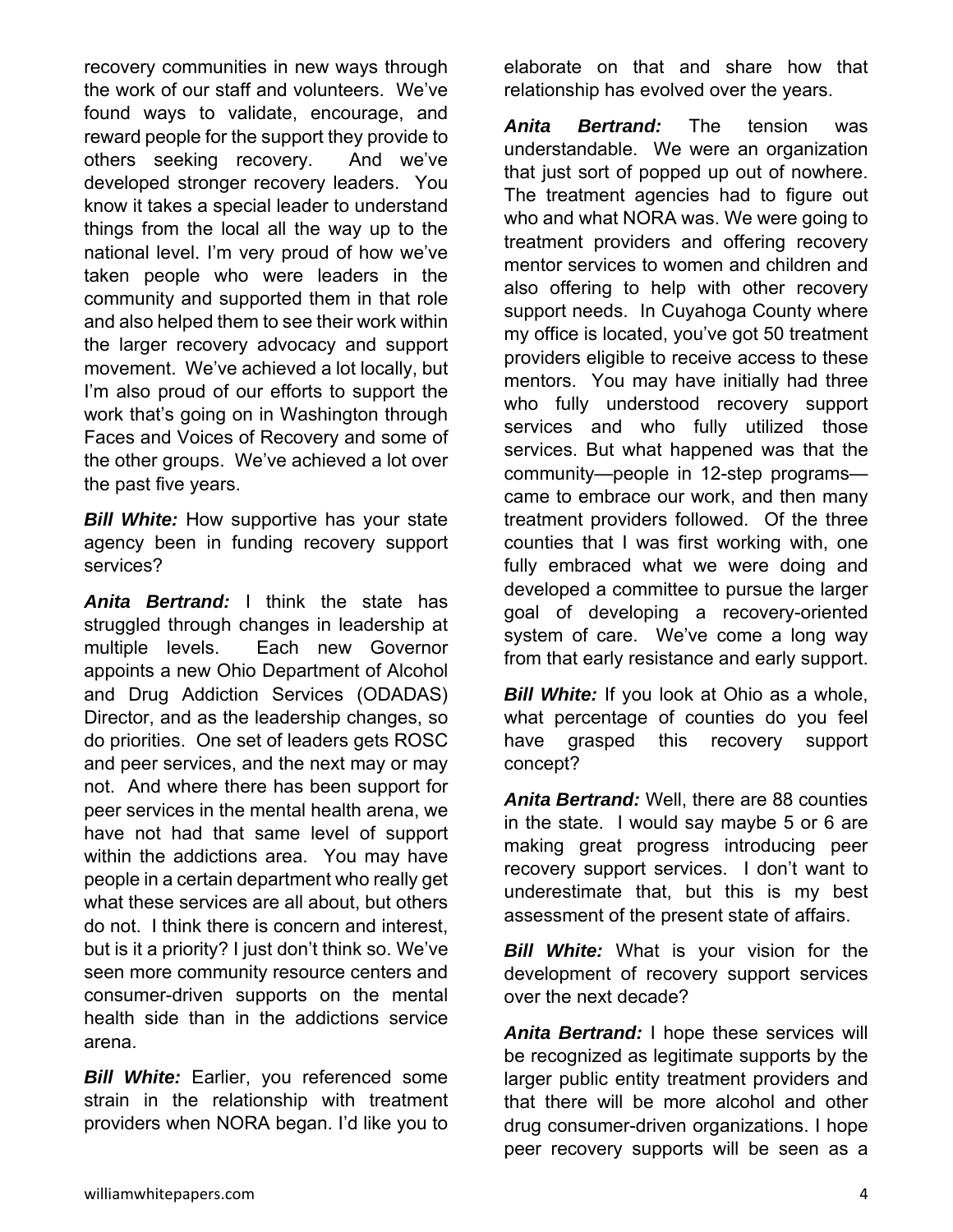complement to treatment rather than in competition with treatment. I also hope we will evaluate the effectiveness of peer recovery supports on their ability to elevate treatment and recovery outcomes.

*Bill White:* One of the core ideas of the new recovery advocacy movement has been this belief in the legitimacy of multiple pathways to long-term recovery. Has there been growing acceptance of this idea in Ohio?

*Anita Bertrand:* In some instances, yes, and I'll be honest, I've had to change my own beliefs in this area. When I first came in to recovery, I understood it only in terms of my own limited experience. Over the years, I have come to have greater understanding and respect for these different pathways to recovery. The ultimate goal is recovery whether it's through the church, a peer driven resource center, or a treatment provider. What difference does it really make at the end of the day as long as recovery is achieved?

**Bill White:** Are you seeing increased contact between people in recovery in faithbased groups, 12-step groups, and other groups such as SMART Recovery?

*Anita Bertrand:* Yes, we are seeing such diversity and it seems to be growing, particularly the growth of recovery ministries in the churches.

*Bill White:*If you look back over your work since you started at NORA, what have been the greatest obstacles in the development of recovery support services?

*Anita Bertrand:* The greatest challenge was the initial birthing through the grant and trying to educate the different providers to gain their support.

*Bill White:* Are there any things looking back that you or others did that really helped establish your credibility?

*Anita Bertrand:* To be honest with you, I think it was when certain groups or entities needed massive support. We had a very good pulse on the community, and we were able to get them to speak up and stand up and show we were united. It could be a person who really supported recovery was taking a stand on something, and we would show up and let him/her know that we understood where he/she was going, we supported this, and he/she let him/herself be known. I don't think that that had been done before. I think we sort of opened the door for people in recovery to understand the anonymity piece but also understand that you have a right as a human being to have and express a public opinion. We have established credibility by our numbers and visibility, but we have had to be careful not be used or manipulated to support others' personal or institutional agendas.

*Bill White:* What was the experience like for people in recovery to be together in groups outside the fellowships to publicly talk about recovery?

*Anita Bertrand:* That's what I'm talking about; it's like a big celebration. It truly is the epitome of what recovery month is all about. I think the lowest number of people we've had is 375, and we've had as many as 700. It's something when you've got 700 people in a banquet room, and they've got their best clothes on, and they're happy, and they're seeing all their friends. I mean, it wasn't just people in recovery; it was professionals, it was the families, and it was our political leaders. We all come together for these events.

*Bill White:* What would you say is your greatest success to date?

*Anita Bertrand:* It probably was the launching of the 2003 recovery banquet that set the stage for everything we have done since and for the whole region to begin public recovery celebration events. That first event was in September of '03 when we honored CSAT Director Dr. H. Wesley Clarke and a woman who was at the time our